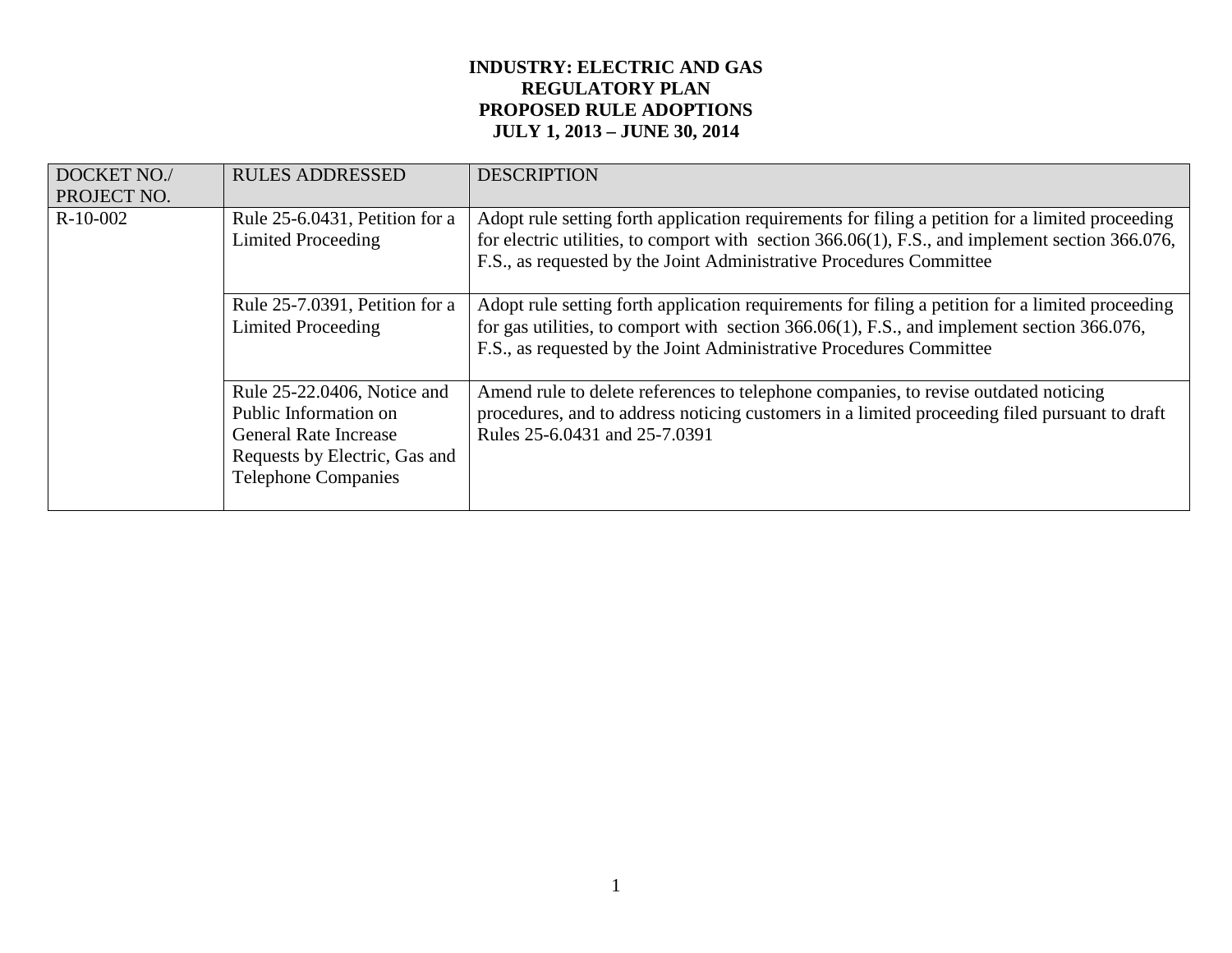# **INDUSTRY: GENERIC REGULATORY PLAN PROPOSED RULE ADOPTIONS JULY 1, 2013 – JUNE 30, 2014**

| DOCKET NO./<br>PROJECT NO.                                                                                                                                                                                                              | <b>RULES ADDRESSED</b>                                                                                                                                                                                   | <b>DESCRIPTION</b>                                                                                                                                            |
|-----------------------------------------------------------------------------------------------------------------------------------------------------------------------------------------------------------------------------------------|----------------------------------------------------------------------------------------------------------------------------------------------------------------------------------------------------------|---------------------------------------------------------------------------------------------------------------------------------------------------------------|
| 130033-PU                                                                                                                                                                                                                               | Rule 25-6.0131, Regulatory Assessment<br>Fees; Investor-owned Electric Companies,<br>Municipal Electric Utilities, Rural Electric<br>Cooperatives                                                        | Amend rule to require utilities to show good cause, in writing, on Form PSC/ADM<br>124, for requests for extension of time to file Regulatory Assessment Fees |
| Rule 25-7.0131, Regulatory Assessment<br>Fees; Gas Utilities, Gas Municipals, and Gas<br><b>Districts</b><br>Rule 25-7.101, Regulatory Assessment Fees<br>Rule 25-30.120, Regulatory Assessment<br>Fees; Water and Wastewater Utilities | Amend rule to require utilities to show good cause, in writing, on Form PSC/ADM<br>124, for requests for extension of time to file Regulatory Assessment Fees                                            |                                                                                                                                                               |
|                                                                                                                                                                                                                                         | Amend rule to require natural gas transmission company utilities to show good<br>cause, in writing, on Form PSC/ADM 124, for requests for extension of time to file<br><b>Regulatory Assessment Fees</b> |                                                                                                                                                               |
|                                                                                                                                                                                                                                         |                                                                                                                                                                                                          | Amend rule to require utilities to show good cause, in writing, on Form PSC/ADM<br>124, for requests for extension of time to file Regulatory Assessment Fees |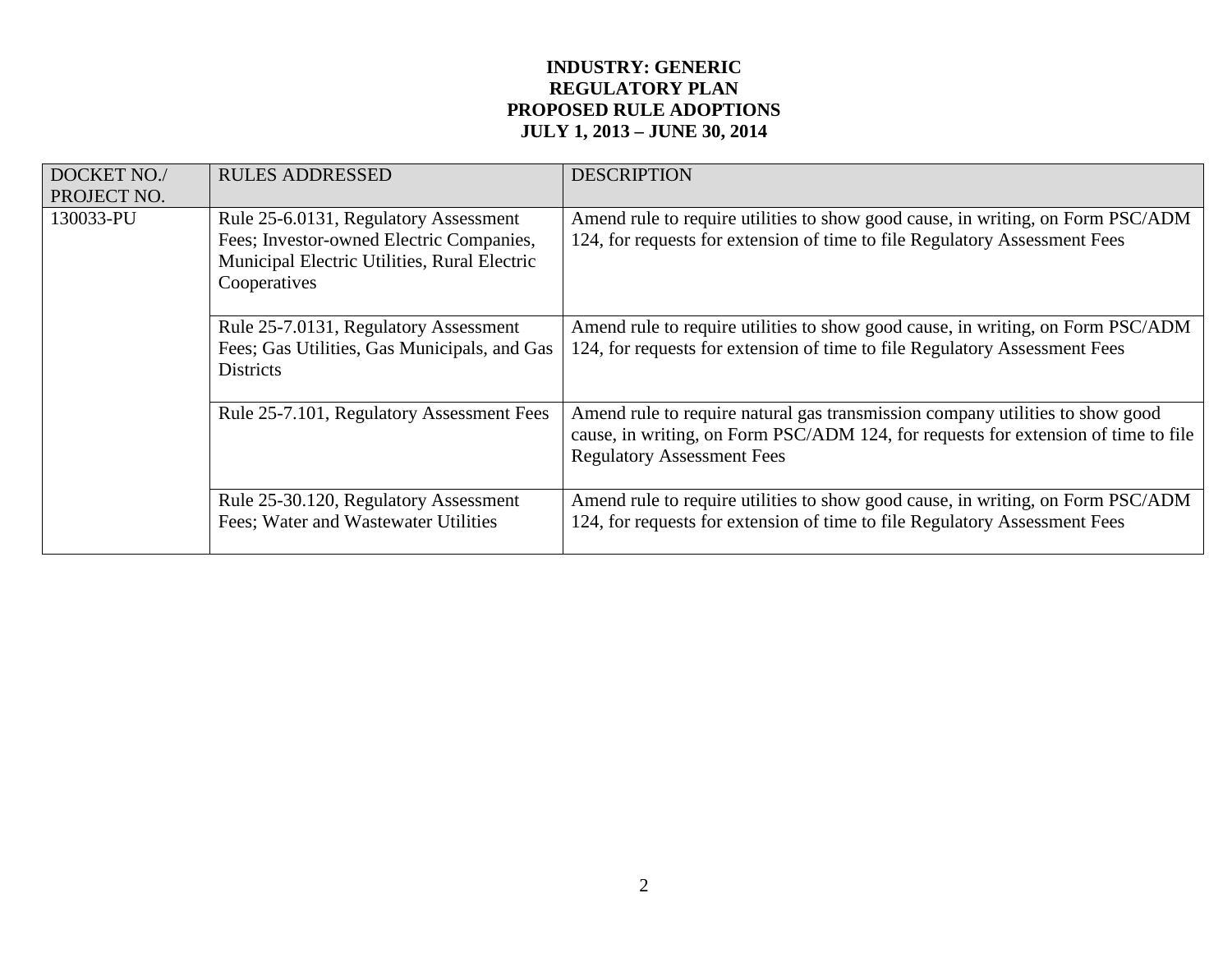# **INDUSTRY: TELECOMMUNICATIONS REGULATORY PLAN PROPOSED RULE ADOPTIONS JULY 1, 2013 – JUNE 30, 2014**

| DOCKET NO./<br>PROJECT NO. | <b>RULES ADDRESSED</b>                                                                              | <b>DESCRIPTION</b>                                                                                                                                                                                                                 |
|----------------------------|-----------------------------------------------------------------------------------------------------|------------------------------------------------------------------------------------------------------------------------------------------------------------------------------------------------------------------------------------|
| R-11-012                   | Rule 25-4.0665, Lifeline Service                                                                    | Amend rule to eliminate quarterly reporting, to require that Lifeline service may not be<br>discontinued when certain taxes and fees are paid, and to clarify carrier responsibilities to<br>conform to new federal Lifeline rules |
|                            | Rule 25-4.113, Refusal or<br>Discontinuance of Service by<br>Company                                | Repeal rule to implement statutory changes to chapter 364, F.S., made by the Regulatory<br>Reform Act of 2011                                                                                                                      |
| 120208-TP                  | Rule 25-22.0365, Expedited<br>Dispute Resolution Process for<br><b>Telecommunications Companies</b> | Rulemaking initiated in response to petition to initiate rulemaking filed on July 31, 2012 by<br>Competitive Carriers of the South, Inc.                                                                                           |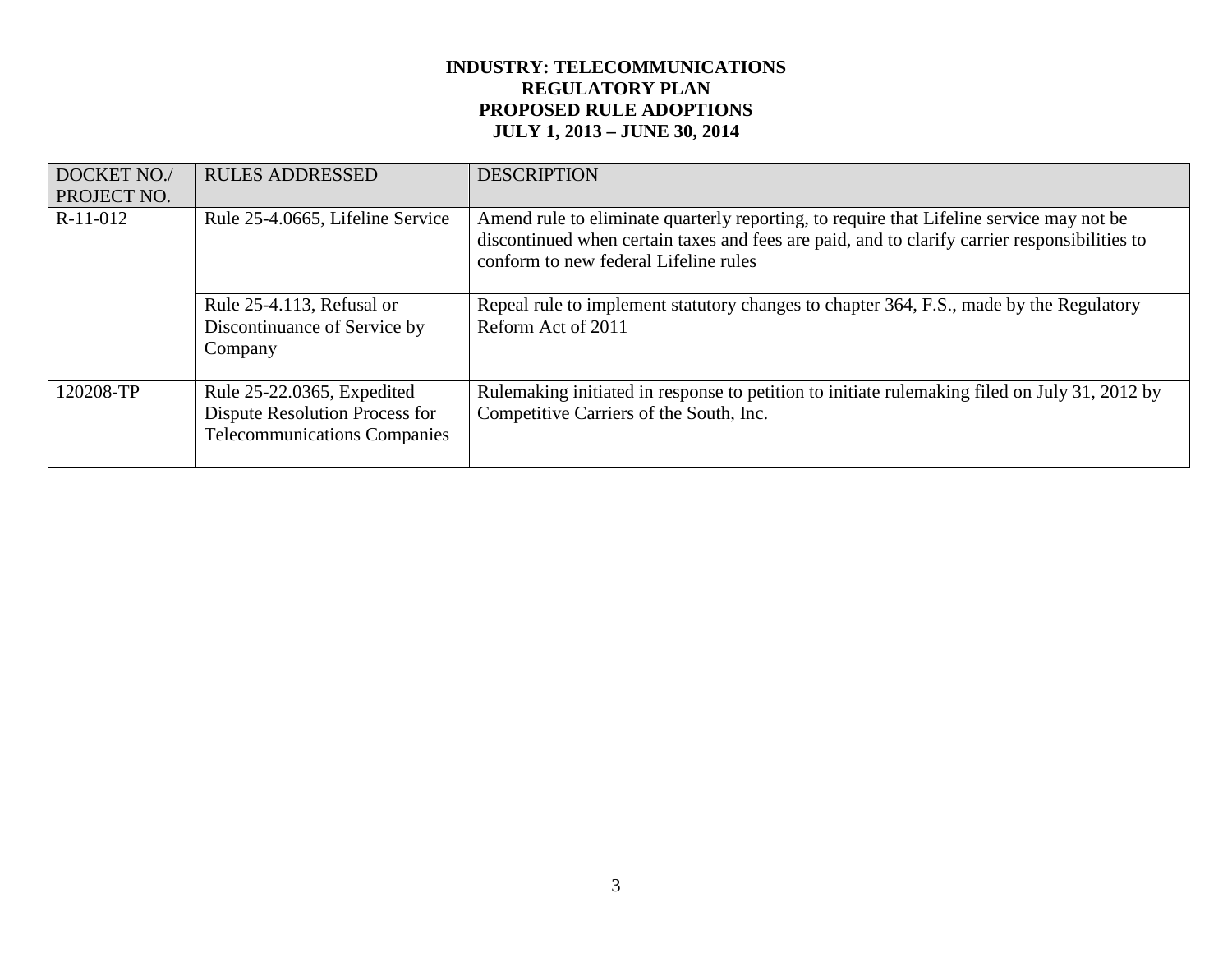# **INDUSTRY: WATER AND WASTEWATER REGULATORY PLAN PROPOSED RULE ADOPTIONS JULY 1, 2013 – JUNE 30, 2014**

| DOCKET NO./<br>PROJECT NO. | <b>RULES ADDRESSED</b>                                                                                                                   | <b>DESCRIPTION</b>                                                                                                                                                                                                                                                                                                                                                                |
|----------------------------|------------------------------------------------------------------------------------------------------------------------------------------|-----------------------------------------------------------------------------------------------------------------------------------------------------------------------------------------------------------------------------------------------------------------------------------------------------------------------------------------------------------------------------------|
| $R-10-005$                 | Rule 25-30.030, Notice of<br>Application                                                                                                 | Amend rule to identify types of applications requiring a notice; requires property owners to be<br>noticed in addition to customers; no notice required for certain scenarios                                                                                                                                                                                                     |
|                            | Rule 25-30.032, Applications                                                                                                             | Amend rule to require six copies of applications except transfers to exempt entities or<br>government or abandonment; lists official filing date                                                                                                                                                                                                                                  |
|                            | Rule 25-30.033, Application for<br>Original Certificate of<br><b>Authorization and Initial Rates</b><br>and Charges                      | Amend rule to provide for optional e-mail and fax; requires documentation instead of a<br>statement; provides requirements for "financial ability" and "technical ability" criteria;<br>requires land use designation; lists documents for land ownership; requires electronic tariff;<br>lists separate schedule requirements for system cost/depreciation and other cost issues |
|                            | Rule 25-30.034, Application for<br>Certificate of Authorization for<br><b>Existing Utility Currently</b><br><b>Charging for Services</b> | Amend rule to require identification of proposed territory not currently served; requires<br>documentation of need and land use designation for area not currently served                                                                                                                                                                                                         |
|                            | Rule 25-30.035, Application for<br><b>Grandfather Certificate</b>                                                                        | Amend rule to address application for certificate following transfer of jurisdiction by county;<br>requires documentation of county authorized territory and rates and charges                                                                                                                                                                                                    |
|                            | Rule 25-30.036, Application for<br>Amendment to Certificate of<br>Authorization to Extend or<br>Delete Service                           | Amend rule to add requirement for composite description, in addition to description of<br>territory added or deleted                                                                                                                                                                                                                                                              |
|                            | Rule 25-30.037, Application for<br><b>Authority to Transfer</b>                                                                          | Amend rule to provide for transfer of an exempt entity to a regulated entity; creates rule<br>provision for change of ownership of the utility parent; creates rules provision for transfer of<br>a regulated utility to an exempt entity                                                                                                                                         |